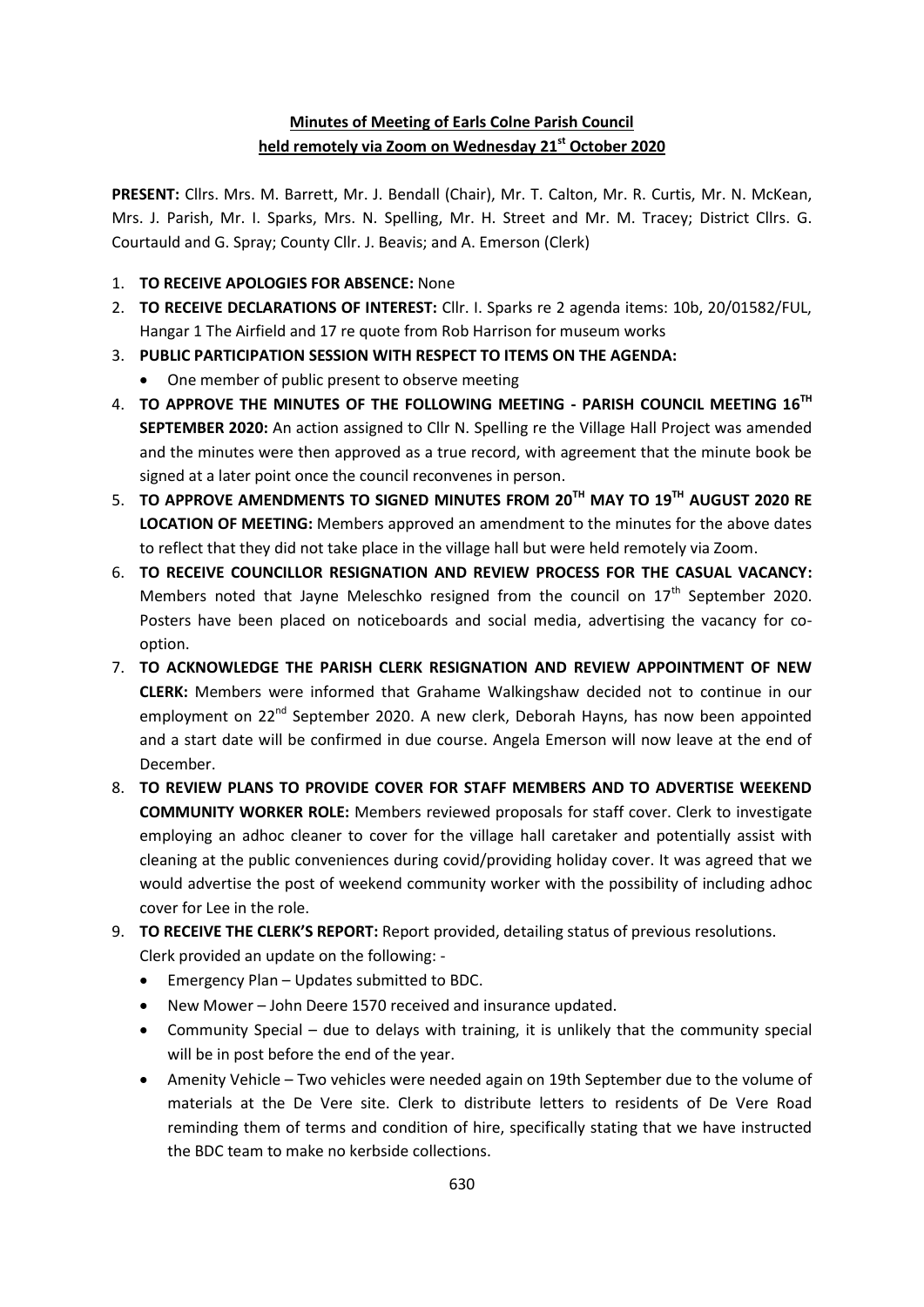- Damage to Memorial Garden wall a section of the wall has been knocked over and an insurance claim has been raised.
- Recycling Point for Food and Drinks Cartons this has now been installed at the rear of the village hall.
- Footpath 19 and 20 Closure footpath will be closed whilst work undertaken on The Avenue during 24/10 and 24/12/20.

#### 10. **PLANNING:**

a) Decisions reached by Braintree District Council as follows: -

| <b>Application No.</b> | Location                | <b>Description</b>                                      | <b>BDC</b> Decision |
|------------------------|-------------------------|---------------------------------------------------------|---------------------|
|                        |                         |                                                         | <b>Minutes</b>      |
| 20/00241/TPO           | <b>Greenhills Place</b> | Notice of intent to carry out works to tree protected   | Application         |
|                        | <b>Halstead Road</b>    | by Tree Preservation Order 5/02 - Reduce height of      | Refused             |
|                        |                         | (T7) a Mature Birch tree by a third, the tree is        |                     |
|                        |                         | approx. 25 metres in height                             |                     |
| 19/02257/OUT           | Land North East         | Outline planning permission with all matters            | Application         |
|                        | <b>Station Road</b>     | reserved except for Access, for up to 53 residential    | Refused             |
|                        |                         | dwellings, associated landscaping, public open          |                     |
|                        |                         | space, SuDS, and formation of new vehicle access off    |                     |
|                        |                         | Station Road.                                           |                     |
| 20/00222/TPOCON        | 31 Upper Holt           | Notice of intent to carry out works to trees in a       | Application         |
|                        | Street                  | Conservation Area - Carry out works to trees as         | Permitted           |
|                        |                         | detailed on the application form                        |                     |
| 20/00468/NMA           | Land Rear of Tey        | Non-Material Amendment to permission                    | Application         |
|                        | Road                    | 18/00214/OUT granted 20.05.2019 for: Erect 23 No.       | Permitted           |
|                        |                         | Detached and Semi-Detached, 1,2,3,4 and 5               |                     |
|                        |                         | Bedroom Dwellings and Associated Garages, Lay Out       |                     |
|                        |                         | Parking, Amenity Areas, Public Open Space, Estate       |                     |
|                        |                         | Roads, Private Drives, Drainage Infrastructure and      |                     |
|                        |                         | Landscaping. Amendment would allow: - the               |                     |
|                        |                         | relocation of garages relating to dwellings 1, 3, 6, 7, |                     |
|                        |                         | 8, 12, 15 and 22; - removal of garage to dwelling 11;   |                     |
|                        |                         | and - additional garage to dwelling 23.                 |                     |
| 20/00550/HH            | 5 The Kennels           | Two-storey side and rear extension                      | Application         |
|                        |                         |                                                         | Permitted           |
| 20/00615/HH            | <b>Bramble House</b>    | Erection of a single-storey garage and storage          | Application         |
|                        | <b>Halstead Road</b>    | outbuilding to be attached to existing cartlodge        | Permitted           |
| 20/00892/FUL           | Land Adjacent           | Erection of barn, with internal mezzanine floor, to be  | Application         |
|                        | Stonebridge             | used for agricultural purposes.                         | Permitted           |
|                        | <b>House Halstead</b>   |                                                         |                     |
|                        | Road                    |                                                         |                     |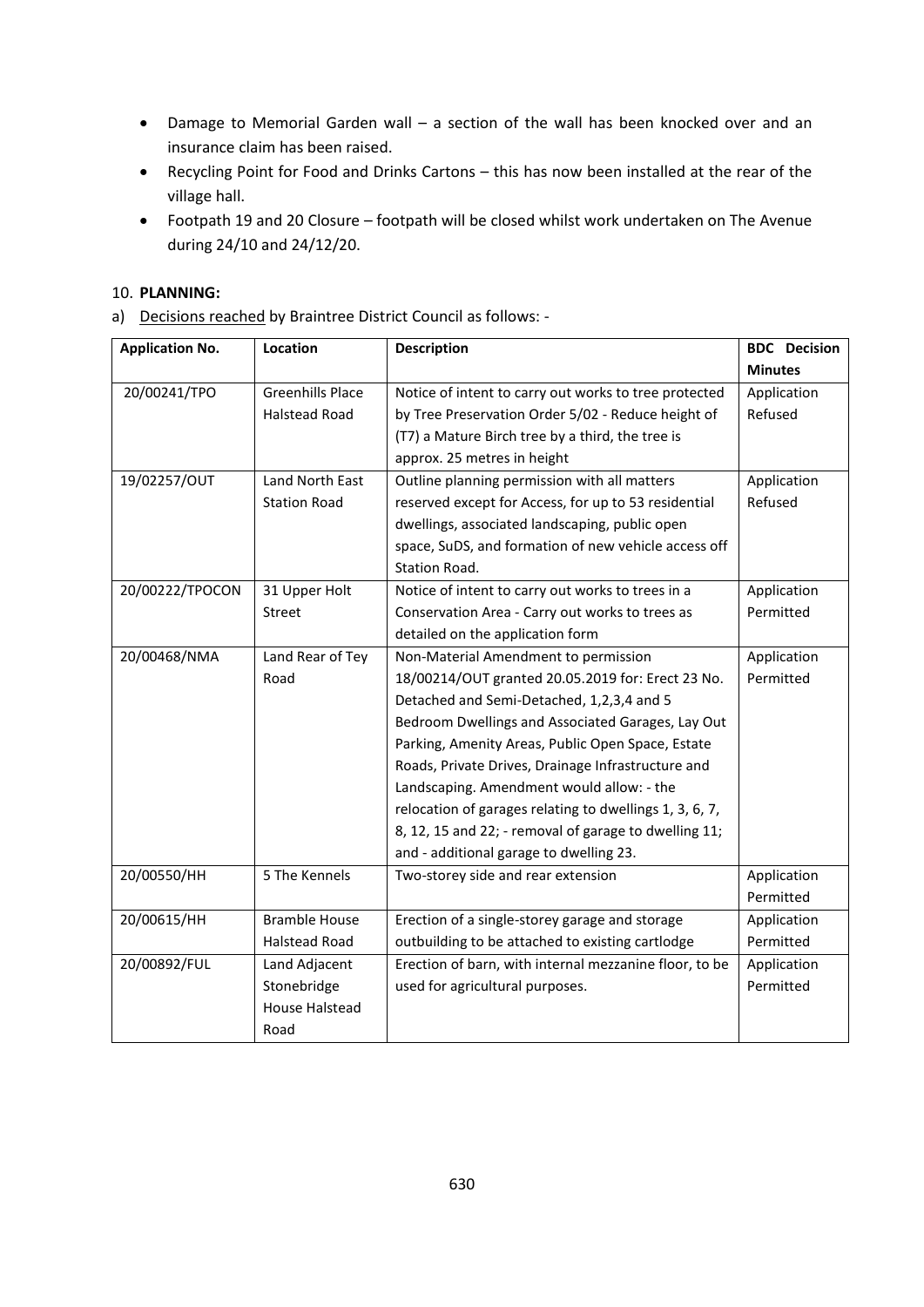| <b>Application No.</b> | Location               | <b>Description</b>                                   | <b>BDC</b> Decision |
|------------------------|------------------------|------------------------------------------------------|---------------------|
|                        |                        |                                                      | <b>Minutes</b>      |
| 20/00928/LBC &         | 41 Tey Road            | Demolition and removal of existing modern single-    | Application         |
| 20/00927/HH            |                        | storey additions, and detached garage; and the       | Permitted           |
|                        |                        | erection of single-storey rear extensions, and the   |                     |
|                        |                        | erection of a replacement detached single-storey     |                     |
|                        |                        | garage; together with internal and external works.   |                     |
| 20/01009/HH &          | <b>River House</b>     | Erection of first-floor balcony to rear elevation    | Application         |
| 20/01010/LBC           | Lower Holt Street      |                                                      | Permitted           |
| 20/01015/HH            | 16 Park Lane           | Single-storey front porch.                           | Application         |
|                        |                        |                                                      | Permitted           |
| 20/01075/FUL           | Land Adjacent to       | Erection of 2 x 3 bedroom two-storey detached        | Application         |
|                        | <b>Keepers Cottage</b> | dwellinghouses with single-storey detached garages,  | Permitted           |
|                        | <b>Station Road</b>    | and new access road to golf club                     |                     |
| 20/01145/DAC           | Hydewell               | Application for approval of details reserved by      | Application         |
|                        | Halstead Road          | condition 7 of approved application 19/02217/FUL     | Permitted           |
| 20/01166/HH            | 54 Coggeshall          | Erection of single-storey 2 bay cart-lodge and       | Application         |
|                        | Road                   | alterations to the driveway entrance with new gate,  | Permitted           |
|                        |                        | walls, and brick piers.                              |                     |
| 20/01178/LBC           | 5 High Street          | Remove and replace existing render and lath to front | Application         |
|                        |                        | of the property and re paint the outside. Repair and | Permitted           |
|                        |                        | repaint the front door and sash windows to the front |                     |
|                        |                        | of the property.                                     |                     |
| 20/01291/DAC           | 15 Burrows Road        | Application for approval of details reserved by      | Application         |
|                        |                        | condition 3 (Samples) of approval 19/02054/HH        | Permitted           |
| 20/01372/DAC           | 16 Park Lane           | Application for approval of details reserved by      | Application         |
|                        |                        | condition 3 of approved application 20/01015/HH      | Permitted           |

# b) Current Applications were reviewed by the Parish Council as follows: -

| <b>Application No.</b> | <b>Location</b>        | <b>Description</b>                                       | <b>Application No.</b> |
|------------------------|------------------------|----------------------------------------------------------|------------------------|
| 20/00305/TPOCON        | Chandlers, 28 Upper    | Notice of intent to carry out works to tree in a         | No objections          |
|                        | <b>Holt Street</b>     | <b>Conservation Area</b>                                 | raised                 |
| 20/00317/TPOCON        | 29 Burrows Road        | Notice of intent to carry out works to trees in a        | No objections          |
|                        |                        | <b>Conservation Area</b>                                 | raised                 |
| 20/01472/HH &          | 124 High Street        | Single-storey rear extension                             | No objections          |
| 20/01473/LBC           |                        |                                                          | raised                 |
| 20/01518/ELD           | 52A High Street        | Application for a Lawful Development Certificate for     | No objections          |
|                        |                        | an existing use - To establish that application planning | raised                 |
|                        |                        | application 17/01690/FUL was not implemented and         |                        |
|                        |                        | the property remains in use as one dwelling.             |                        |
| 20/01582/FUL           | Hanger 1, The Airfield | Insertion of 3 external windows within existing Aircraft | No objections          |
|                        |                        | Hanger.                                                  | raised                 |
| 20/01620/DAC           | The Farm, Colne Green  | Application for approval of details as reserved by       | No objections          |
|                        | Farm, Halstead Road    | conditions 4 & 5 of approved application                 | raised                 |
|                        |                        | 18/00871/FUL                                             |                        |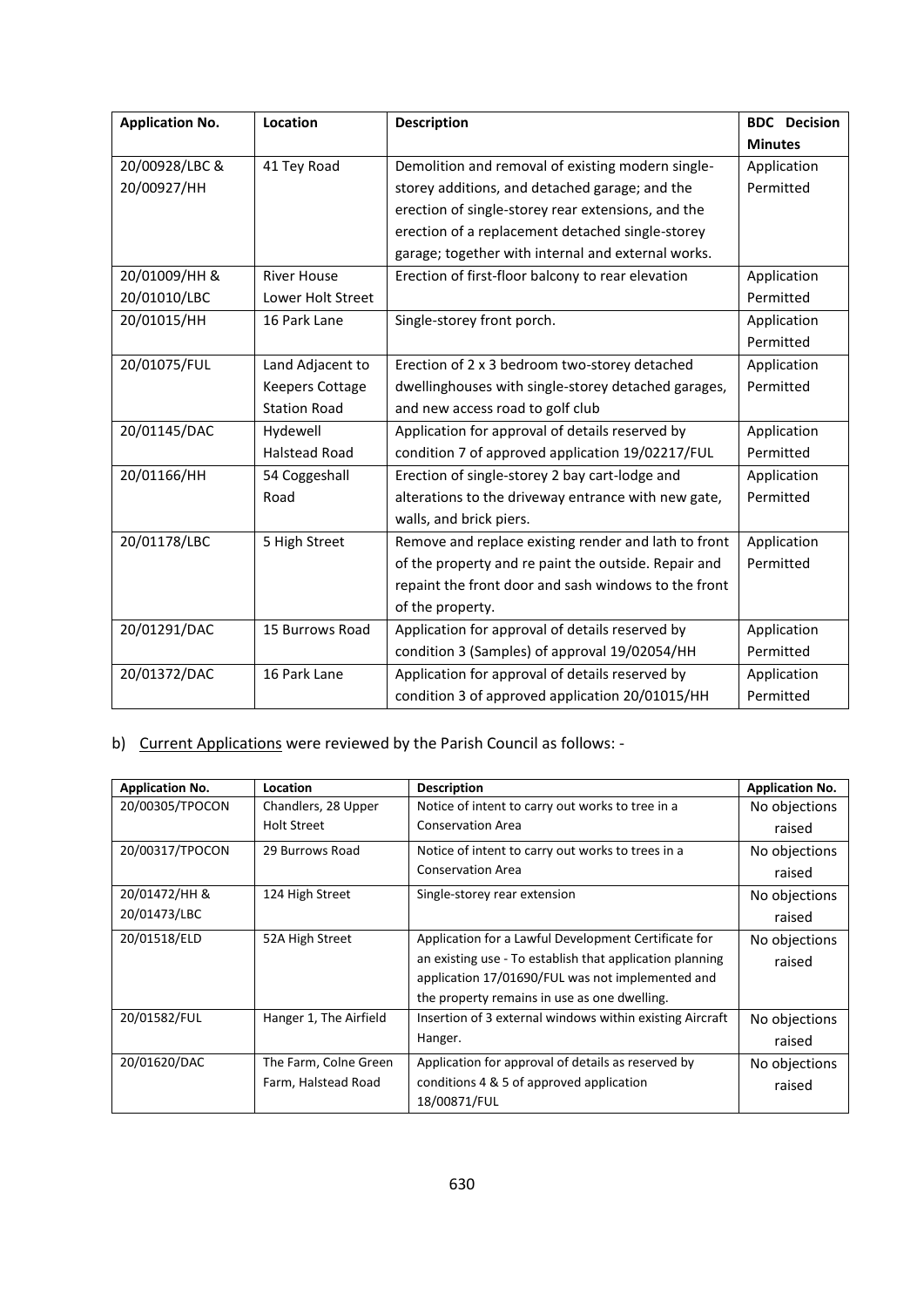- c) To report on meeting with CALA Homes re transfer of Public Open Space 15/00934/OUT:
	- Members reviewed details of meeting with CALA Homes on  $1<sup>st</sup>$  October and subsequent correspondence from CALA on 9<sup>th</sup> October.
	- Status as follows:
		- o The current layout out of bollards on site is consistent with the layout approved by BDC. CALA have agreed to install up to 5 additional bollards which the Parish Council feel is still insufficient to provide the required protection against unauthorised vehicular access to the green.
		- $\circ$  CALA have agreed to provide an updated tree report prior to handover but will not undertake any clearing of undergrowth or removal of offshoots as this did not form part of the original agreement with BDC.
		- $\circ$  The Parish Council do not wish to take on the north eastern corner of the site as they do not feel that this is 'usable' open space. Services exist on this section of land.
		- o Damage to the green from security fencing will be made good by CALA prior to transfer.
		- o CALA confirmed that they will not install any fence and rail boundary on site.
	- Members agreed that it was not acceptable to take on the land in its current state and that they could not sign off on the agreement until there was an understanding of whether the additional work could be undertaken via the management fee.
	- Clerk to set up meeting with Planning Officer for Members to discuss the above.
- d) To receive proposal for the management of the CALA Public Open Space:
	- Item deferred until it was confirmed that the Parish Council would take the land on.
- e) To report on meeting with Neil Jones (BDC) re S106:
	- $\bullet$  Members reviewed details of meeting with Neil Jones on 30<sup>th</sup> September.
	- Key points discussed:
		- o Planning team at BDC to define process that the Parish Council will need to adhere to for accessing S106 funds by end of October – this may then need to be reviewed further internally before being distributed to us.
		- o Neil to feed back to Planning Team that S106 should be discussed with Parish Council prior to agreement being signed for all future developments.
		- o Neil to follow up on how BDC could incorporate funding towards community assets as part of S106.
		- o Frustration of Parish Council that S106 is agreed between landowner, ECC and BDC.
	- Cllr. Spray noted the following:-
		- $\circ$  Parish Councils can talk to planning officers, developers and land owners about S106 at the early stages of an application.
		- o A proposal to revise the Scheme of Delegation for planning applications will be distributed shortly for a three week consultation period. One of the changes proposed is that a members forum be established which includes representation from the planning committee, ward councillors and the parish council.
		- $\circ$  Neil has put forward a suggestion that in addition to open space, S106 could be considered for community halls for significant improvements/ enhancements. This is being considered.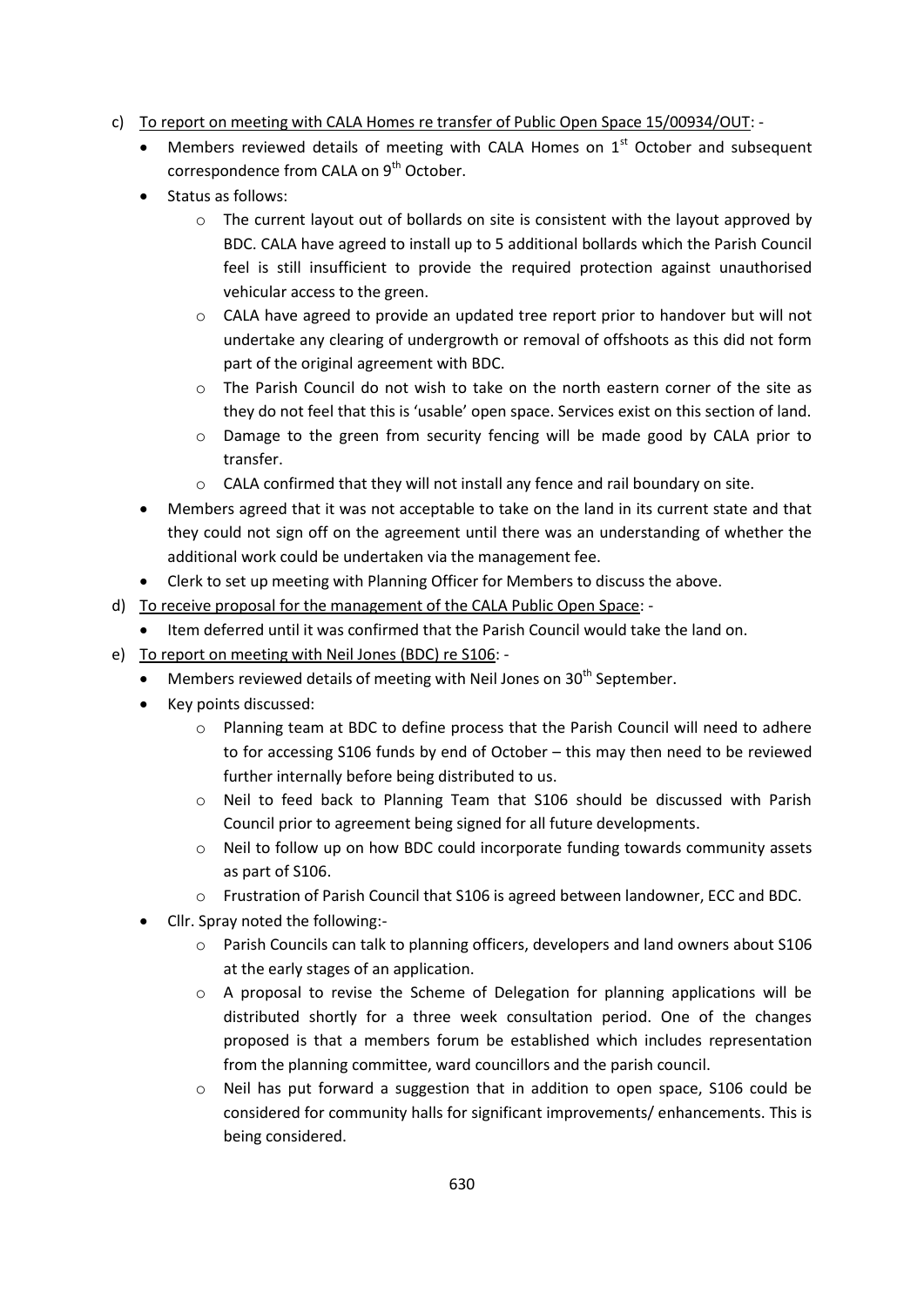### f) To report on meeting with Persimmon Homes re 15/001580/OUT & 17/01769/OUT: -

- $\bullet$  Members reviewed details of meeting with Persimmon Homes on 24<sup>th</sup> September where the site plan was considered.
- Parish Council have concerns around the distribution of open space, the lack of linkage between the play area on site and the existing play area on Nonancourt Way, the lack of eco features incorporated into the design, linkage to the Surgery site and the junction at Halstead Road.
- Clerk to set up meeting with Planning Officer and Persimmon Homes for Members to discuss concerns.

### 11. **TO RECEIVE AN UPDATE ON THE NEIGHBOURHOOD PLAN:**

 Cllr. T. Calton updated Members on progress which has been slow due to the current covid situation and attrition amongst task group members.

### 12. **TO RECEIVE AN UPDATE ON COVID 19 ACTIVITIES:**

 Members reviewed the current status for the Village Hall, the Public Conveniences and general support within the Village and received an update of the impact of moving to Tier Two.

### 13. **TO CONSIDER THE FEASIBILITY OF MANAGING THE VILLAGE HALL AS A TRUST:**

- Members received a report from Cllr. N. Spelling on managing the Village Hall as a trust.
- Members agreed to continue to manage the hall as is, via the Parish Council.
- Clerk to investigate joining Community Matters to access information on grants that can be pursued.
- Clerk to arrange meeting for the Village Hall Project group to discuss refurbishment plans further.

#### 14. **TO REVIEW PLANS FOR REMEMBRANCE SUNDAY:**

- Cllr. I. Sparks provided a report on current plans for Remembrance Sunday.
- The Memorial Service will go ahead with social distancing measures in place.
- Details will be circulated to members of the public via website, noticeboards and social media.

#### 15. **TO REVIEW PLANS FOR PLANTING IN THE VILLAGE THIS AUTUMN/WINTER:**

- Members reviewed plans for planters and wildflower areas.
- Planting to commence at start of November.
- Full details to be provided to Lee on care of plants.

#### 16. **TO ACKNOWLEDGE RESIDENT LETTER RE TREES ON SHRUBBERY:**

- Members reviewed letter received from a resident who lives adjacent to the shrubbery which reminded the Parish Council that they have a responsibility to maintain all trees and vegetation that is over three metres tall and within seven metres of their property.
- Clerk to add letter to risk register.
- Clerk to ensure Richard Fordham is aware of this letter prior to commencing annual tree survey this year.

#### 17. **TO APPROVE PLANS FOR INTERNAL & EXTERNAL DECORATION OF MUSEUM:**

 Members approved quote from Rob Harrison for external decoration of museum for £9,084.00. Clerk to confirm work to commence in spring.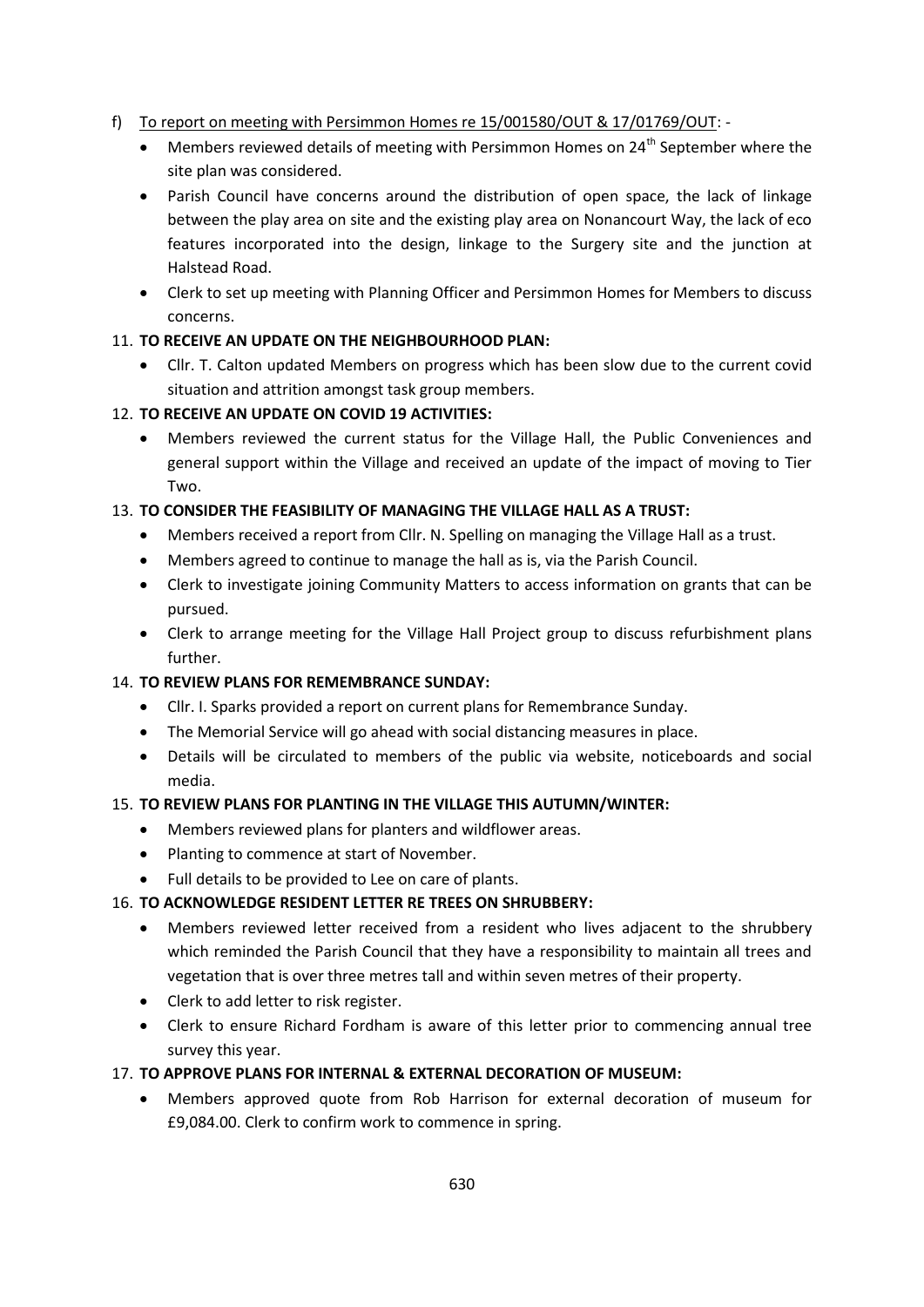Members agreed that Community Worker should undertake internal decoration during winter season when he has capacity to do so.

## 18. **TO APPROVE REPAIRS TO FENCE AT QUEENS ROAD CAR PARK:**

- Members approved quote from Tarmec & Croft to replace 3 posts with concrete spurs along north side of car park fence for £60 per post.
- 19. **TO APPOINT NEW PARISH COUNCIL TRUSTEE FOR THE RECREATION CLUB:** 
	- Cllr. N. McKean was appointed as the Parish Council representative following Jayne Meleschko's resignation.

## 20. **TO AMEND ROLES & RESPONSIBILITIES FOLLOWING COUNCILLOR RESIGNATION:**

 Cllr. N. Spelling will take on responsibility for the Annual Report and Cllr. I. Sparks will assume responsibility for Emergency Planning following Jayne Meleschko's resignation.

## **21. FINANCE:**

- a) To approve the payment of October invoices and amendments to previously approved payments in August and September 2020
	- Members reviewed the list of payments for October 2020 and approved all expenditure.
	- Members approved changes to Tuckwells payment in August which was subsequently waived.
	- Members approved changes to staff costs in September arising from the new clerk's resignation.
- b) To acknowledge completion of the bank reconciliation for September 2020
	- Members noted that the Bank Reconciliation had been completed by Cllr. M. Barrett.
- c) To approve changes to the Co-operative and Cambridge & Counties Bank mandates
	- Removal of Angela Emerson and addition of Deborah Hayns for cooperative bank account 65130533 (Community Account and Business Select Account).
	- Removal of Grahame Walkingshaw and addition of Deborah Hayns for Cambridge & Counties Bank 15013684 – 5 Year Fixed Rate Bond Issue 6.
	- Addition of Mick Tracey for Cambridge & Counties Bank 15013684 5 Year Fixed Rate Bond Issue 6.
	- Cllr. M. Barrett to approve timeline for actioning changes.
- d) To review plans for the budget process 2021/22
	- Members noted the timetable for this year's budget process.
- e) To review the Financial Risk Assessment and Internal Controls
	- Members approved the FRA with the following amendments:
		- o To maintain a Risk Register.
		- o To include employee disputes.
- f) To review external audit findings for 2019/20 AGAR
	- Members noted findings from PKF Littlejohn.
- g) To appoint an internal auditor for 2020/21
	- Members agreed to appoint Mr. Halam Rashid as Internal Auditor.